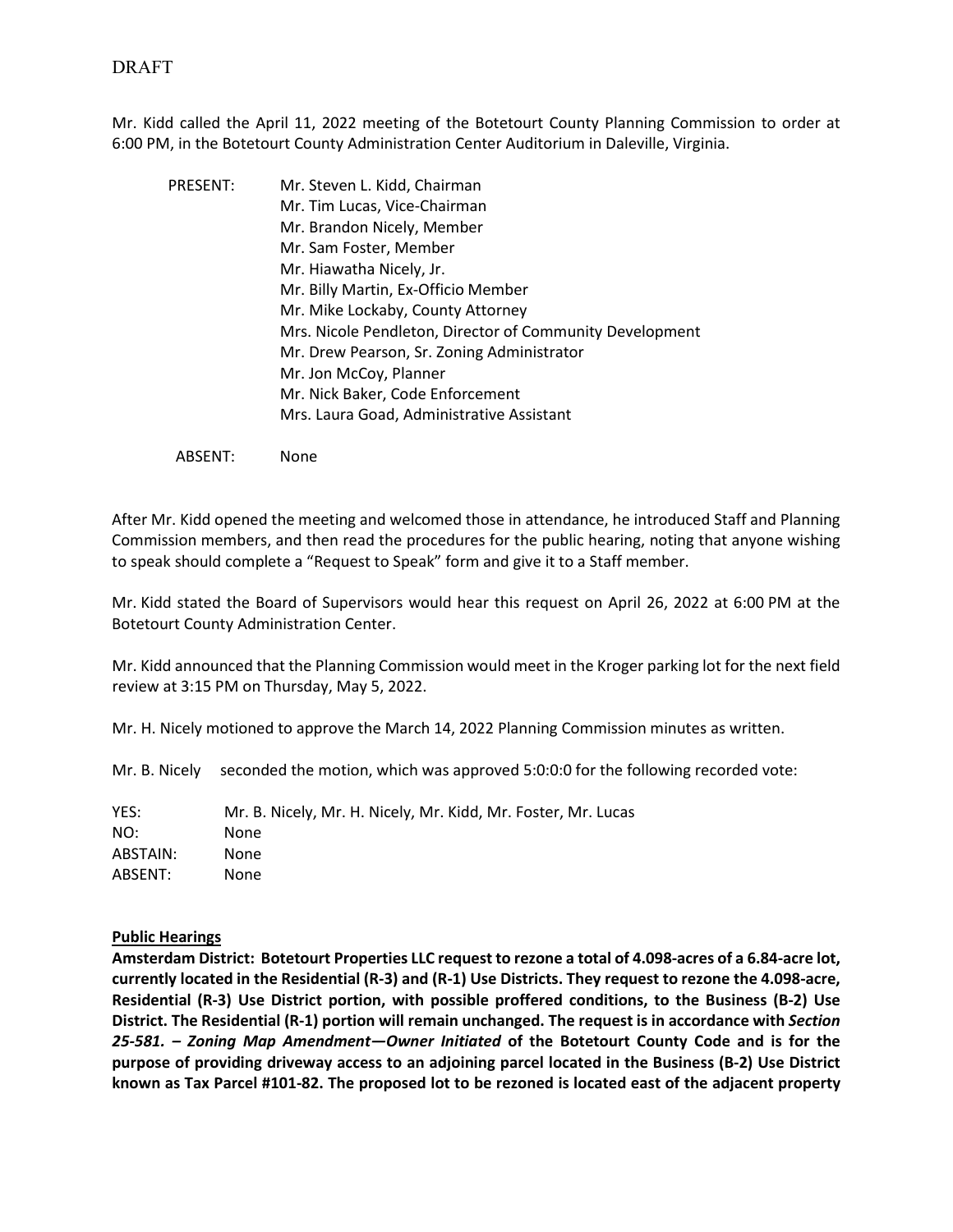# DRAFT

**35 Cedar Plateau Way, identified on the Real Property Identification Maps of Botetourt County as Section 101, Parcel 81.** *This request was deferred after the March 14, 2022 public hearing.*

Mr. McCoy greeted the Planning Commission as he noted the applicant revised the rezoning to lessen the requested amount to be rezoned. If approved, he said the lot would have three zoning classifications, Residential (R-3), Residential (R-1) and Business (B-2). Using PowerPoint, he displayed the zoning map indicating the zoning for that property, the revised concept plan, the metes and bounds for the proposed zoning line, pointing out where the dividing line had been moved, the access road, and stormwater management pond. Mr. McCoy stated the applicant submitted a proffer of substantial conformance to this concept design. He noted some neighbors were here to speak if the public hearing reopened, further noting the representative for the applicant was here.

After questioning from Mr. Lucas regarding the proffer, Mr. McCoy read, "The portion of property with proposed B-2 zoning will be developed in substantial conformance with the drawing titled Cedar Plateau, Daleville, Virginia, Rezoning Request, Tax Parcel 101-81 dated January 5, 2022 prepared by Engineering Concepts, Inc., Signed by Stephen Jamison."

Mr. Kidd asked if this met up with overlay, if there was anything glaring that would not fit into the overlay that we're looking at.

Mr. McCoy responded that nothing immediately came to mind that would be against the overlay or would be substantially not in conformance, although he wanted to take another closer look at the street design that might not be in the spirit of the overlay, but would not necessarily be against the overlay.

Mr. Kidd asked Mr. Wampler if he wanted to make any comments.

Mr. Wampler replied that he did not need to speak at this time unless the Planning Commission had specific questions for him.

By general consensus, the Planning Commission decided to accept public comments although the public hearing was closed.

Mr. Guy Dietels of Daleville spoke. He said the proffer alleviated some concerns, although he still had concerns. Mr. Dietels brought up the Gateway Crossing Area Plan, noting it looked like the six acresslated for future commercial development went deep into the residential development, and that didn't seem right. He also said the plans for the road looked different last month from tonight, that it was closer to their backyard fence and property line, he could perceive headlights shining into their house, he was concerned about the integrity of his home's foundation, and property values.

Mr. T.J. Plunkett of Daleville asked about the angle of the proposed rezoning, as he showed the Planning Commission a diagram. He questioned what would prevent the developer from tying the proposed rezoning amount from the corner of his lot to a corner of a lot diagonally across the parcel.

Mr. Kidd responded that with retention pond and topography, it was his opinion that they did not have to have an angle, reiterating that was his opinion.

## *There being no one else to speak, Mr. Kidd closed the public hearing.*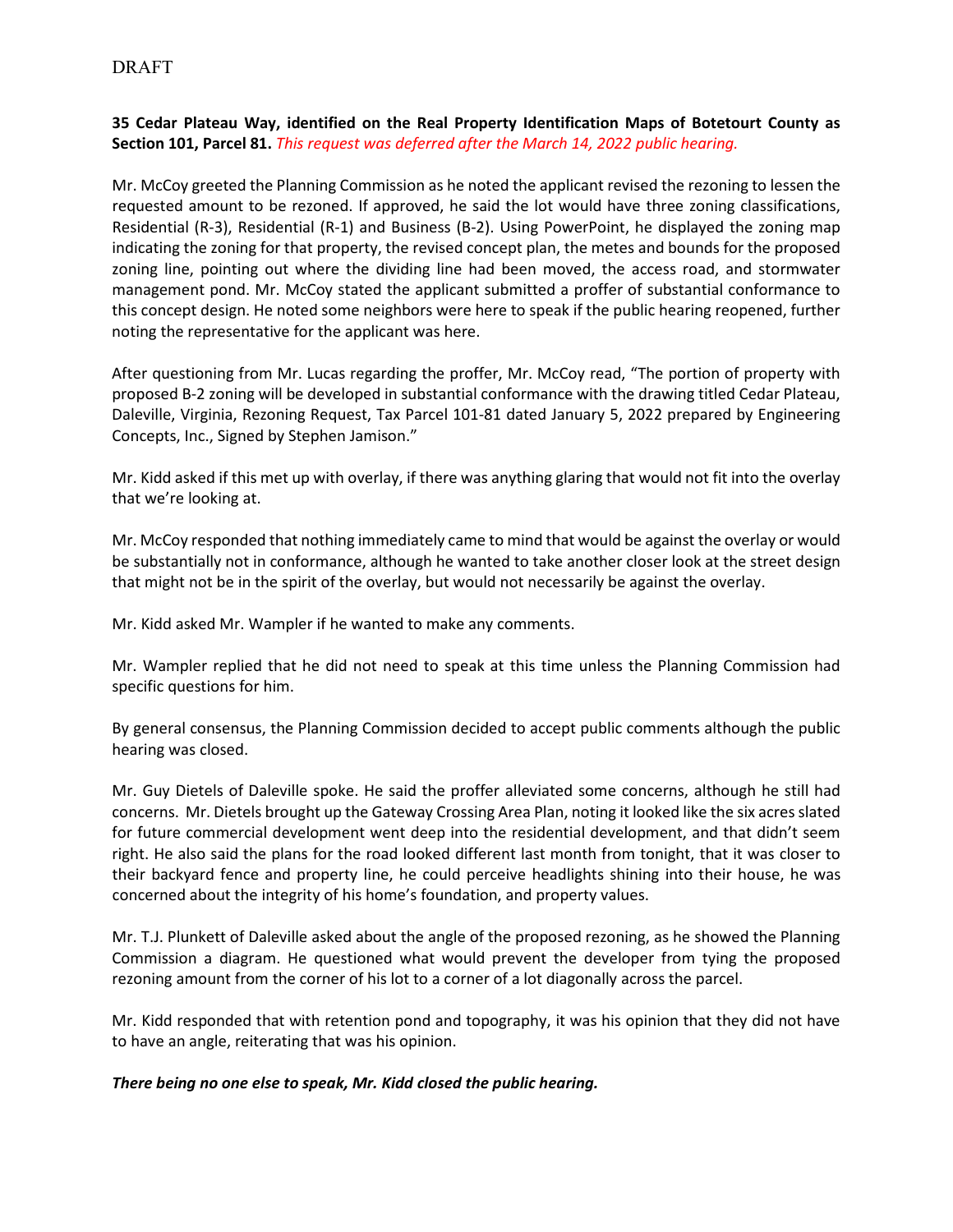Mr. Kidd asked about the type of landscaping to be required.

Mr. Pearson responded that landscaping requirements are viewed two ways. He said that regarding parking, there would be peripheral parking lot landscaping with a series of canopy, understory trees, and evergreen trees between the property line and drive, and that would also roll around to the backside. There would be a number of large and short maturing trees. Mr. Pearson said that around the stormwater pond, a double row of evergreen trees, six-feet tall at time of planting would be required.

Mr. Lucas asked about lighting on the road.

Mr. Wampler responded there were no plans to light the road.

Mr. Pearson added this would still have to have go through the site plan process, as he described the regulations that would govern any proposed lighting.

Mr. H. Nicely motioned to forward the request for a rezoning to Business (B-2), with the proffered condition, by Botetourt Properties LLC with a recommendation of approval on the basis that the requirements of Section 25-581 of the Zoning Ordinance had been satisfied with the following proffered condition:

1. The portion of property with proposed B2 zoning will be developed in substantial conformance with the drawing titled Cedar Plateau, Daleville, Virginia, Rezoning Request, Tax Parcel 101-81 dated January 5, 2022 prepared by Engineering Concepts, Inc.

Mr. Lucas seconded, which was unanimously approved 5:0:0:0, with the following recorded vote:

Mr. Kidd stated the motion included the proffer received today.

| YES:     | Mr. B. Nicely, Mr. H. Nicely, Mr. Kidd, Mr. Foster, Mr. Lucas |
|----------|---------------------------------------------------------------|
| NO:      | None                                                          |
| ABSTAIN: | None                                                          |
| ABSENT:  | None                                                          |

Mr. Kidd announced the motion carried.

**Amsterdam District: Laymill LLC requests a Special Exception Permit for a Cabin or Cottage, with possible conditions, for the proposed use of a short-term rental, in the Residential (R-1) Use District in accordance with Sec. 25-123 (18).- Uses permissible by special exception and Sec. 25-583. – Special exceptions of the Botetourt County Code. This 3.230-acre lot is located at 1917 Roanoke Road, Daleville and identified on the Real Property Identification Maps of Botetourt County as Section 101, Parcel 2.**

Mr. Pearson read the legal advertisement aloud, as he displayed the zoning map depicting adjacent Residential (R-1), TND, RR, and a small, vacant lot of Business (B-3). He noted the two-story, threebedroom house built in 1965 was constructed near the rear of the property. He stated that the cabin/cottage short-term rental was a single-family dwelling to rent out less than 30 days at a time. Mr. Pearson explained the short-term rental ordinance already contained supplemental regulations, there would be off-site management, with a limited number of guests per each bedroom, and the SEP had to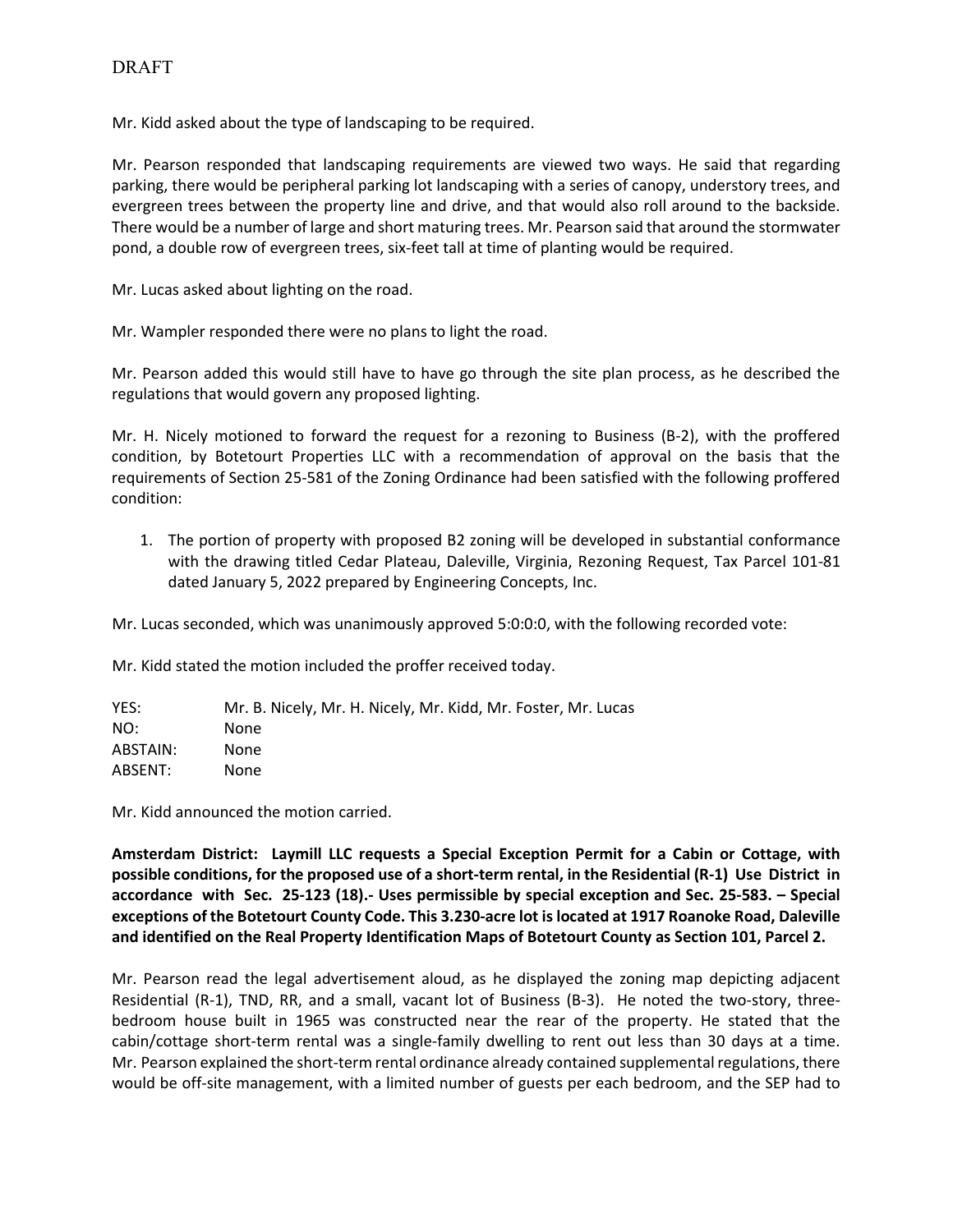comply with the County noise ordinance. Mr. Pearson stated that Staff did not suggest any conditions because they're already built into the ordinance, as he noted that no public comments were received.

Mrs. Maryann Miller thanked Drew for working with her. Mr. Miller said they had no other comments.

Mr. Kidd opened the public hearing.

### *There being no one else to speak, Mr. Kidd closed the public hearing.*

Mr. H. Nicely motioned to forward the request for a Cabin or Cottage Short-term rental Special Exception Permit, with possible conditions, by Laymill LLC with a recommendation for approval on the basis that the requirements of Section 25-583 of the Zoning Ordinance had been satisfied.

Mr. B. Nicely seconded, which was unanimously approved 5:0:0:0, with the following recorded vote:

| YES:     | Mr. B. Nicely, Mr. H. Nicely, Mr. Kidd, Mr. Foster, Mr. Lucas |
|----------|---------------------------------------------------------------|
| NO:      | None                                                          |
| ABSTAIN: | None.                                                         |
| ABSENT:  | None.                                                         |

Mr. Kidd announced the motion carried.

**Fincastle District: Barry D. & Judith L Hensley request a Special Exception Permit for a Rural Home Business, with possible conditions, for the proposed use of an excavating business in the Agricultural (A-1) Use District in accordance with** *Sec. 25-435(3) Rural home businesses* **and** *Sec. 25-583. – Special exceptions* **of the Botetourt County Code. This 6.41-acre parcel is located at 541 McDaniel Drive, Eagle Rock and identified on the Real Property Identification Maps of Botetourt County as Section 5, Parcel 55.** 

Mr. Baker greeted the Planning Commission as he read the request aloud. He said this was a part-time business, Mr. Hensley was the only employee, and work was performed at the customer's property. Mr. Baker explained the equipment included an excavator, a skid steer, and a dump truck with a 24-feet trailer. As he displayed the zoning map, aerial map and the concept plan, Mr. Baker noted the property was accessed on a 500 feet long driveway with an easement, and the property exceeded the five-acre minimum required for a Rural Home Business. He mentioned existing landscaping would provide equipment screening. Mr. Baker displayed a slide with the following conditions should this request be approved:

- 1. Equipment associated with the rural home business shall be located in the areas identified on the concept plan as submitted by Barry and Judith Hensley and dated 1/25/2022.
- 2. Existing landscaping within 15' of property lines shall remain undisturbed, as shown on the concept plan as submitted by Barry and Judith Hensley and dated 01/25/2022.
- 3. Noise generated by the development shall not violate provisions of the Botetourt County Code.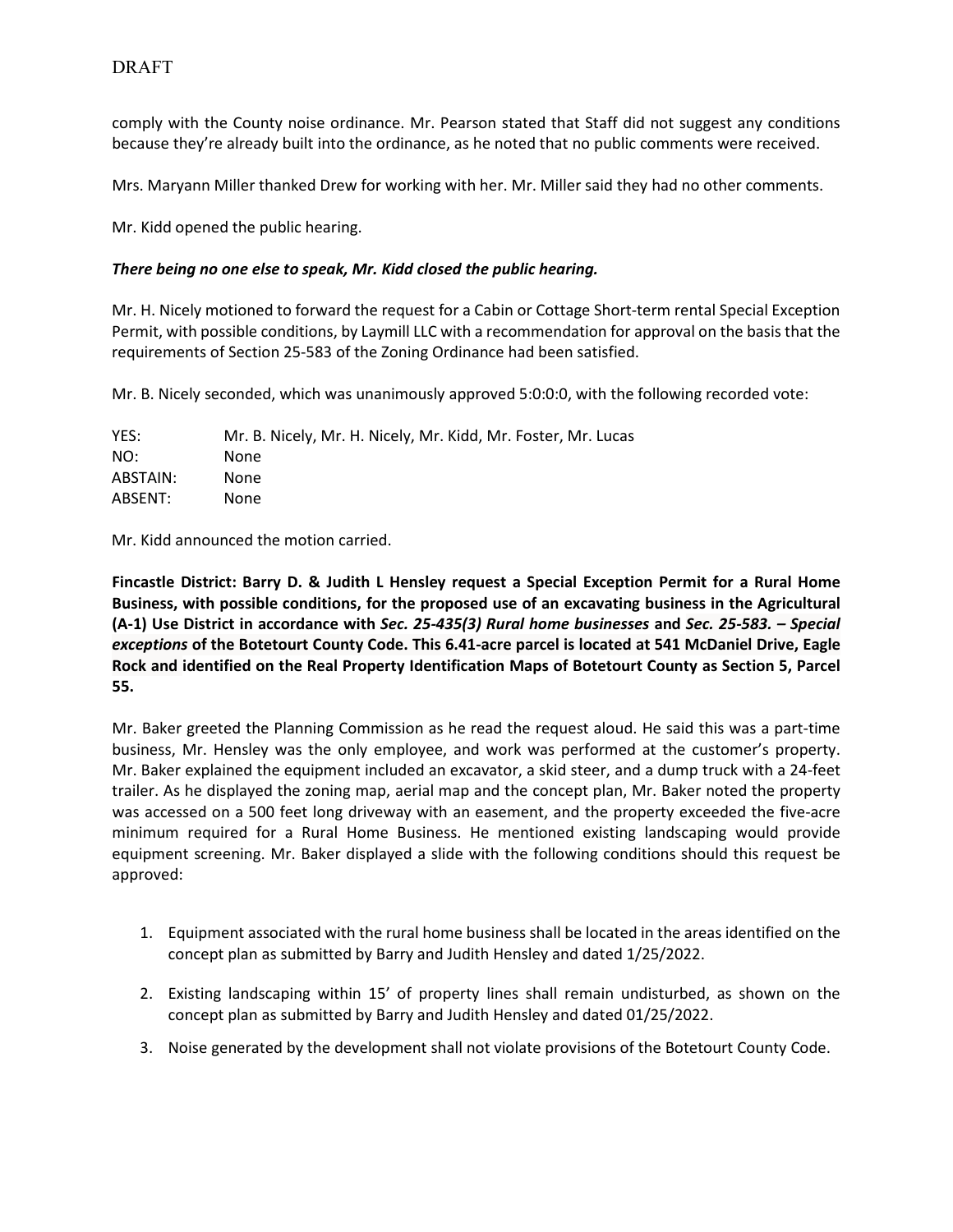4. All other specifications and general provisions shall be met as required by the Botetourt County Zoning Ordinance and in no instance shall the zoning conditions exempt a project from any local, state or federal development requirements, except where allowed by the Zoning Ordinance.

He then displayed photos, as he commented that Staff received one phone call in approval of the proposed use.

After questioning from Mr. Foster regarding an expansion, Mrs. Pendleton explained that the applicant could not expand outside of the areas shown on the concept plan.

Mr. Baker confirmed for Mr. H. Nicely that all work would be performed off site.

Mr. Lucas asked if the only limit was on the size shown, and about the easement.

Mr. Baker said the easement would be a civil matter between the parties involved, and if the applicant wanted to expand the storage area, that would require an amendment to the SEP.

Mr. Pearson commented that the supplemental regulations for a rural home business, limited the applicant to three pieces of heavy equipment.

Mr. Kidd asked Mr. Hensley if he had any comments.

Mr. Hensley responded that he did this only part-time, and that he was a licensed contractor doing this on a limited basis. He further responded that this was located in a secluded area.

Mr. Kidd opened the public hearing.

#### *There being no one else to speak, Mr. Kidd closed the public hearing.*

Mr. B. Nicely motioned to forward the request for a Rural Home Business Special Exception Permit, with possible conditions, for Barry D. & Judith L Hensley with a recommendation for conditional approval on the basis that the requirements of Section 25-583 of the Zoning Ordinance had been satisfied with the following conditions:

- 1. Equipment associated with the rural home business shall be located in the areas identified on the concept plan as submitted by Barry and Judith Hensley and dated 1/25/2022.
- 2. Existing landscaping within 15' of property lines shall remain undisturbed, as shown on the concept plan as submitted by Barry and Judith Hensley and dated 01/25/2022.
- 3. Noise generated by the development shall not violate provisions of the Botetourt County.
- 4. All other specifications and general provisions shall be met as required by the Botetourt County Zoning Ordinance and in no instance shall the zoning conditions exempt a project from any local, state or federal development requirements, except where allowed by the Zoning Ordinance.

Mr. Foster seconded, which was unanimously approved 5:0:0:0, with the following recorded vote:

YES: Mr. B. Nicely, Mr. H. Nicely, Mr. Kidd, Mr. Foster, Mr. Lucas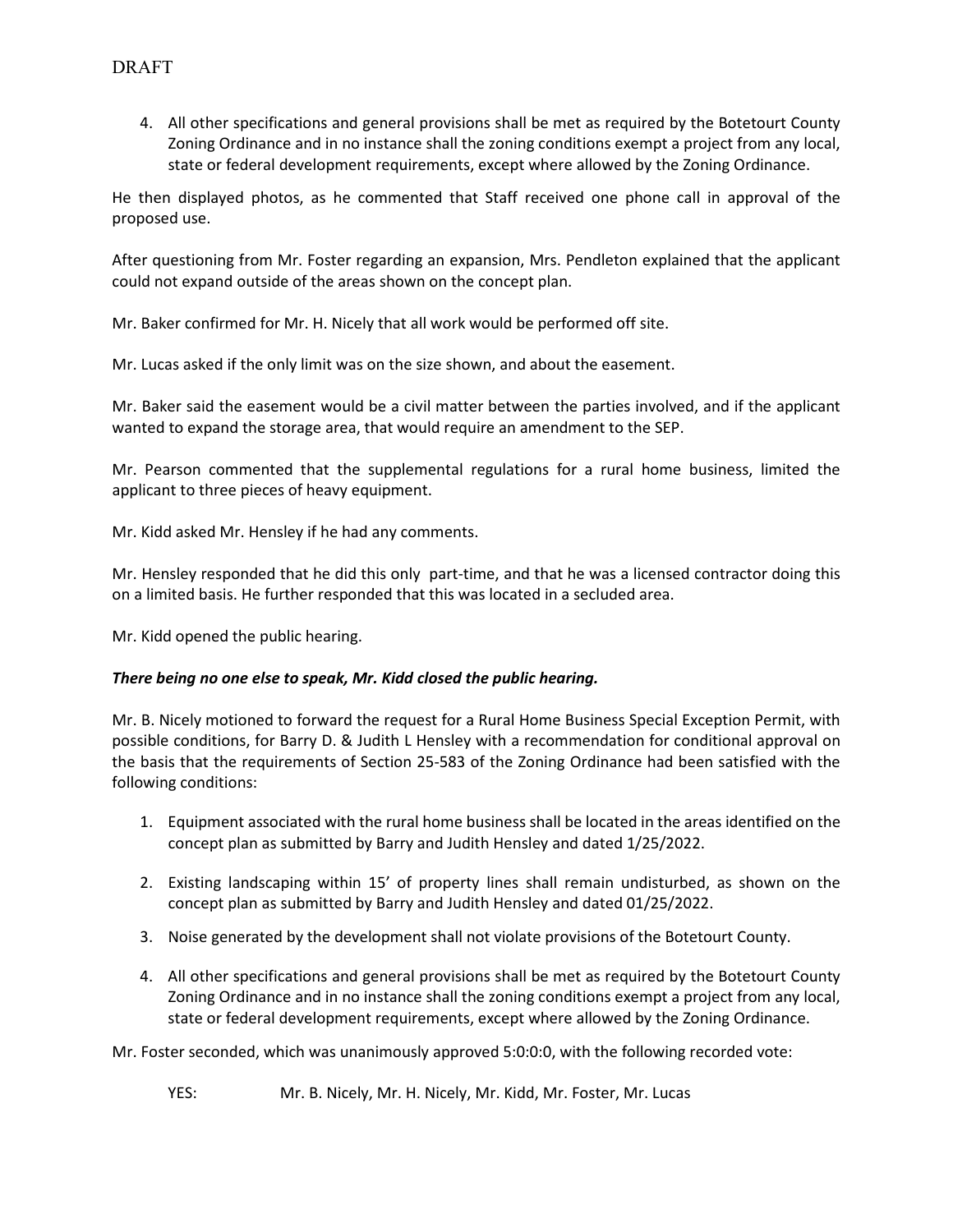| NO:      | None |
|----------|------|
| ABSTAIN: | None |
| ABSENT:  | None |

Mr. Kidd announced the motion carried.

**Amsterdam District: New Orchard Marketplace LLC c/o New Link Mgmt. Group requests a Special Exception Permit for a carwash, with possible conditions, in the Shopping Center (SC) Use District in accordance with** *Sec. 25-583. – Special exceptions* **and** *Chapter 25 Zoning, Article, II. – District Regulations, Division 13. Sec. 25-283(1). - Shopping Center District (SC)* **of the Botetourt County Code. The use is proposed on a 1.466-acre lot at the intersection of Roanoke Road (US Route 220) and Marketplace Drive (Route 1191), Daleville, VA, and identified on the Real Property Identification Maps of Botetourt County as Section 101 (17), Parcel 7.**

Mr. McCoy read the request aloud. He stated Orchard Marketplace shopping center was anchored by Food Lion, and this shopping center had been rezoned with stringent design guidelines that must be reviewed by a Business Owners Association. Mr. McCoy indicated that the applicant has had the design reviewed and approved by the Association. Mr. McCoy pointed out that access would be from an existing drive, and that no new access was requested. He further pointed out that stormwater was located on an adjacent lot, and no public comments had been received. Mr. McCoy stated this property was identified as commercial in the Future Land Use Map, located in the Daleville Town Center Urban Development Area (UDA), and that VDOT had no concerns about increased traffic. He then displayed slides showing the proposed development, noting the building elevations appeared to be very attractive. Mr. McCoy read the following conditions aloud.

- 1. The development of the property shall be constructed in substantial conformance with the improvements shown on the concept plan titled Layout for TM#101(17)7 Orchard Marketplace Car Wash, prepared by Perkins & Orrison and dated April 6, 2022.
- 2. The car wash building shall be constructed in substantial conformance with the building elevations shown on the building elevations titled Road Runner Express and drawn by Thomas Builders of Virginia Inc.
- 3. The SEP approval shall not exempt the use from meeting the requirements of the Botetourt County Noise Ordinance.
- 4. All other specifications and general provisions shall be met as required by the Botetourt County Zoning Ordinance and in no instance shall the zoning conditions exempt a project from any local, state or federal development requirements, except where allowed by the Zoning Ordinance.

Mr. Daniel Cyrus of Thomas Builders of Virginia in Forest was present to discuss his request. He stated the proposed conditions were fine if approved, and that he had already gone through an architectural review board with the current owner. Mr. Cyrus further stated he was located in Lynchburg, and was working to open in Daleville and Roanoke market. He commented that this was an automated carwash, fully attended with three to four employees on-site when operational, and would be a great use across from the town center. Mr. Cyrus introduced Mr. Norm Walton, Products Engineer, who was available for technical questions.

Mr. Kidd asked about hours of operation, water usage and water recycling.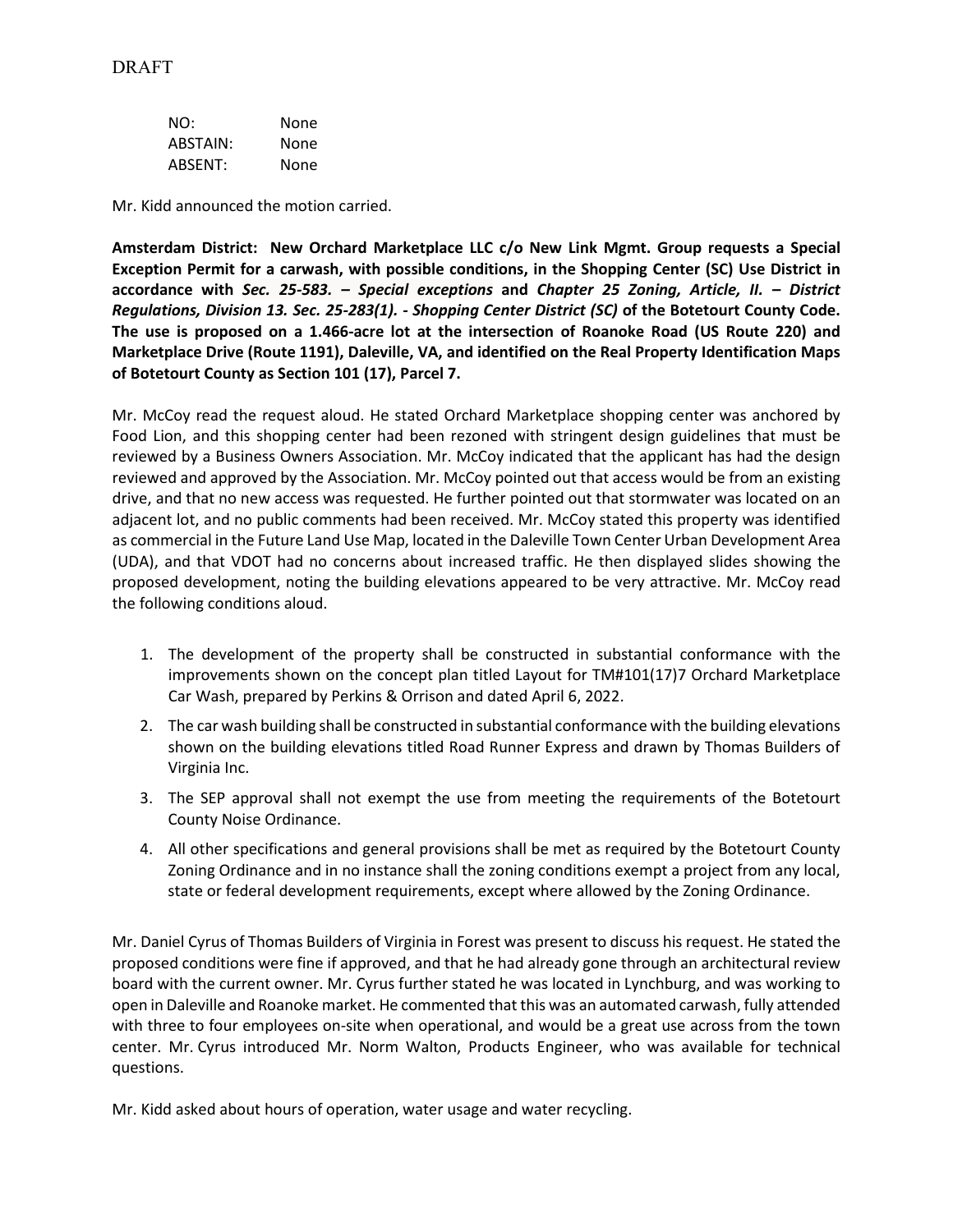Mr. Cyrus responded that the carwash would be open from 8:00 AM until 8:00 PM, seven days per week. He further responded that they recycled a lot of water to varying degrees, from 60% to 70% recycled, with different levels of cleanliness, with the cleanest level at drinking water quality. Mr. Cyrus indicated the Forest carwash used several thousand gallons of water per day, and that they had also talked to the Western Virginia Water Authority, who verified that the capacity was available.

Mr. H. Nicely asked if this would be similar to the carwash in Lynchburg.

Mr. Cyrus said the building in Lynchburg was taller with a cupola, which wastoo tall for this location based on the Business Owners' Association requirements. Otherwise, he said the building would be essentially the same as Lynchburg.

Mr. Lucas questioned if this would be a contained system, as Mr. Cyrus explained all the carwash systems were contained inside the building, water drains to be recycled in different ways, there would be no water runoff, some water would be discharged to the public sewer.

Mr. Kidd opened the public hearing.

## *There being no one else to speak, Mr. Kidd closed the public hearing.*

Mr. Foster remarked that he had seen the carwash in Forest.

Mr. H. Nicely motioned to forward the request for a Carwash Special Exception Permit, with possible conditions, for New Orchard Marketplace LLC c/o New Link Mgmt. Group with a recommendation for conditional approval with conditions listed on the basis that the requirements of Section 25-583 of the Zoning Ordinance had been satisfied with the following conditions:

- 1. The development of the property shall be constructed in substantial conformance with the improvements shown on the concept plan titled Layout for TM#101(17)7 Orchard Marketplace Car Wash, prepared by Perkins & Orrison and dated April 6, 2022.
- 2. The car wash building shall be constructed in substantial conformance with the building elevations shown on the building elevations titled Road Runner Express and drawn by Thomas Builders of Virginia Inc.
- 3. The SEP approval shall not exempt the use from meeting the requirements of the Botetourt County Noise Ordinance.
- 4. All other specifications and general provisions shall be met as required by the Botetourt County Zoning Ordinance and in no instance shall the zoning conditions exempt a project from any local, state or federal development requirements, except where allowed by the Zoning Ordinance.

Mr. B. Nicely seconded, which was unanimously approved 5:0:0:0, with the following recorded vote:

| YES:     | Mr. B. Nicely, Mr. H. Nicely, Mr. Kidd, Mr. Foster, Mr. Lucas |
|----------|---------------------------------------------------------------|
| NO:      | None                                                          |
| ABSTAIN: | None                                                          |
| ABSENT:  | None                                                          |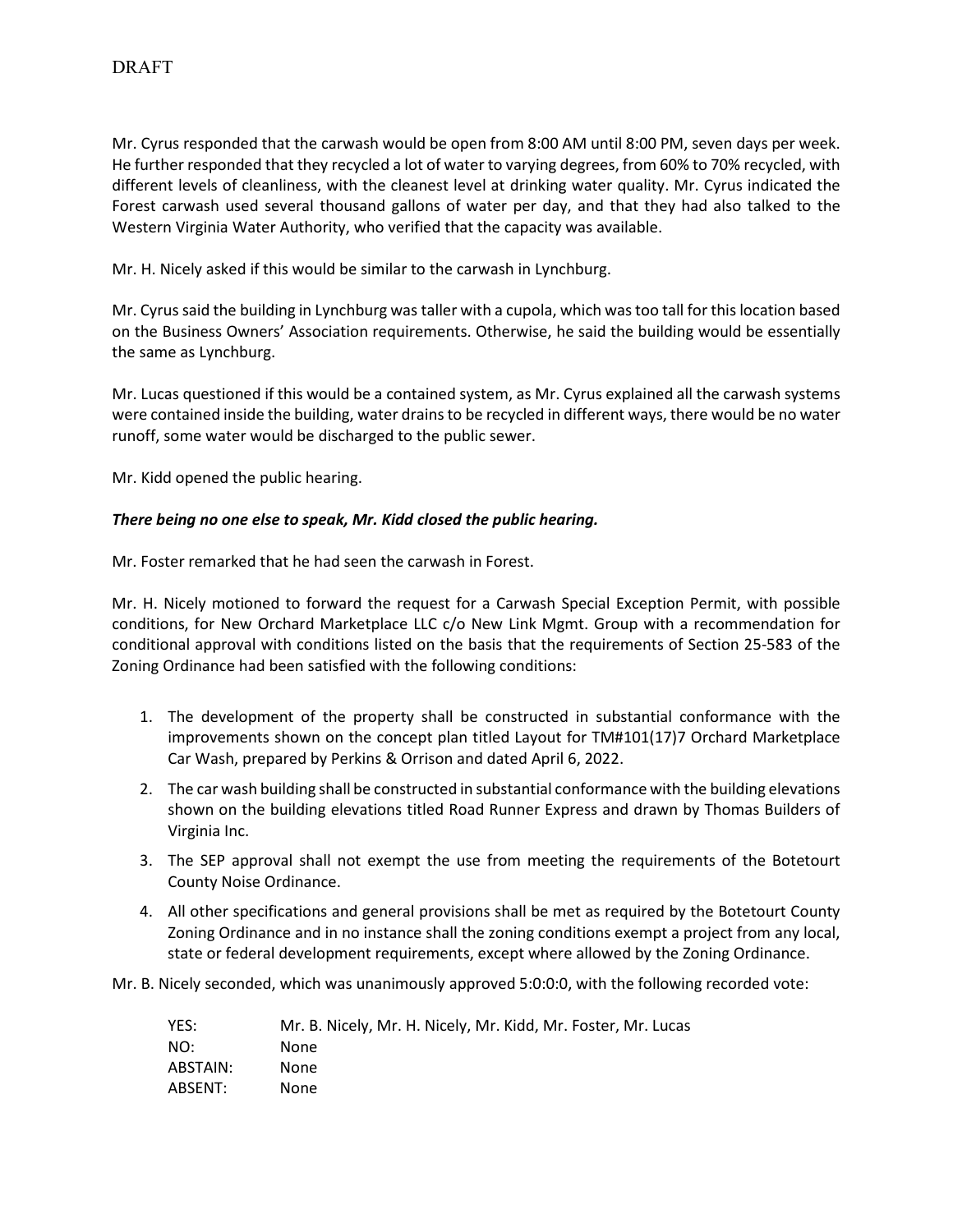Mr. Kidd announced the motion carried.

## **Other business**

Mr. McCoy greeted the Planning Commission as he discussed the Gateway Crossing Overlay work session. [PowerPoint attached] He summarized the history, as he noted efforts started in 2015 with the Exit 150 study, the Gateway Crossing Area Plan in 2016, Operationalization in 2017, stakeholders' help in engagement meetings from 2018-2019 through completion in 2021-2022. Mr. McCoy displayed the overlay district as he explained the Interstate Business Subdistrict, Community Business Subdistrict, and Residential Subdistrict. He stated these areas encompassed the Exit 150 area to the roundabout, down Route 11 to the railroad tracks over Route 11, and back to Food Lion in Daleville. He presented permitted uses, including examples of by-right uses and SEP uses for each subdistrict. Mr. McCoy said the intent was to provide design flexibility, promoting an attractive entrance into the county. Regarding each subdistrict, Mr. McCoy stated the Residential Subdistrict would be west of I-81 with a combination of mixed density of apartments, townhomes, single-family dwelling, and incorporate walkable designs. He further stated the Commercial Subdistrict would contain a range of businesses with uses to meet local needs, more than 50% of developed space square footage must be dedicated to for business and office use, and allow Residential (R-4) uses. For the Interstate Business Subdistrict, Mr. McCoy said there would be a combination of service-oriented uses, such as hospitality, lodging, retail, and would be walkable. He then displayed slides for permitted uses, and lot and building requirements. He noted residential uses would be tied to existing R-3 and R-4 lot and density requirements.

Additionally, Mr. McCoy discussed the reduction of setbacks for commercial uses meeting certain conditions, such as locating parking and drive areas to the side or rear of the lot or by including additional landscaping and screening to minimize visual impact of parking from the public right of way. Side and rear setbacks for commercial uses are set based on the abutting zone, requiring a larger setback if the abutting zone is residential and a lesser setback if the abutting zone is nonresidential. He further stated that the ordinance requires building facades to have a minimum of 20 percent of the face to be transparent, creating an active building face along pedestrian paths and that maximum height has been set at 45 feet by right in the residential and community business districts (up to 60 feet by SEP) and up to 60 feet by right in the Interstate Business subdistrict.

Mr. Lucas wanted to know if these requirements would be for all businesses, noting some businesses such as a bank or pharmacy would not want all the windows.

After further discussion, Mr. McCoy remarked there was not an administrative mechanism available, while Mrs. Pendleton noted that a business could request a variance for a unique situation, with existing language in the ordinance.

Mr. Pearson explained that windows served a purpose, such as allowing law enforcement to see activity during their patrol. Additionally, he reinforced the intention of building façade window requirements to create a visually pleasing effect, noting that faux windows could serve to meet these requirements.

Mrs. Pendleton asked Mr. Wampler, one of the original stakeholder participants, to offer any comments.

Mr. Wampler spoke regarding the window issue. He mentioned that Daleville Town Center had street front and window requirements and that the Mexican restaurant was able to use faux windows to meet that requirement.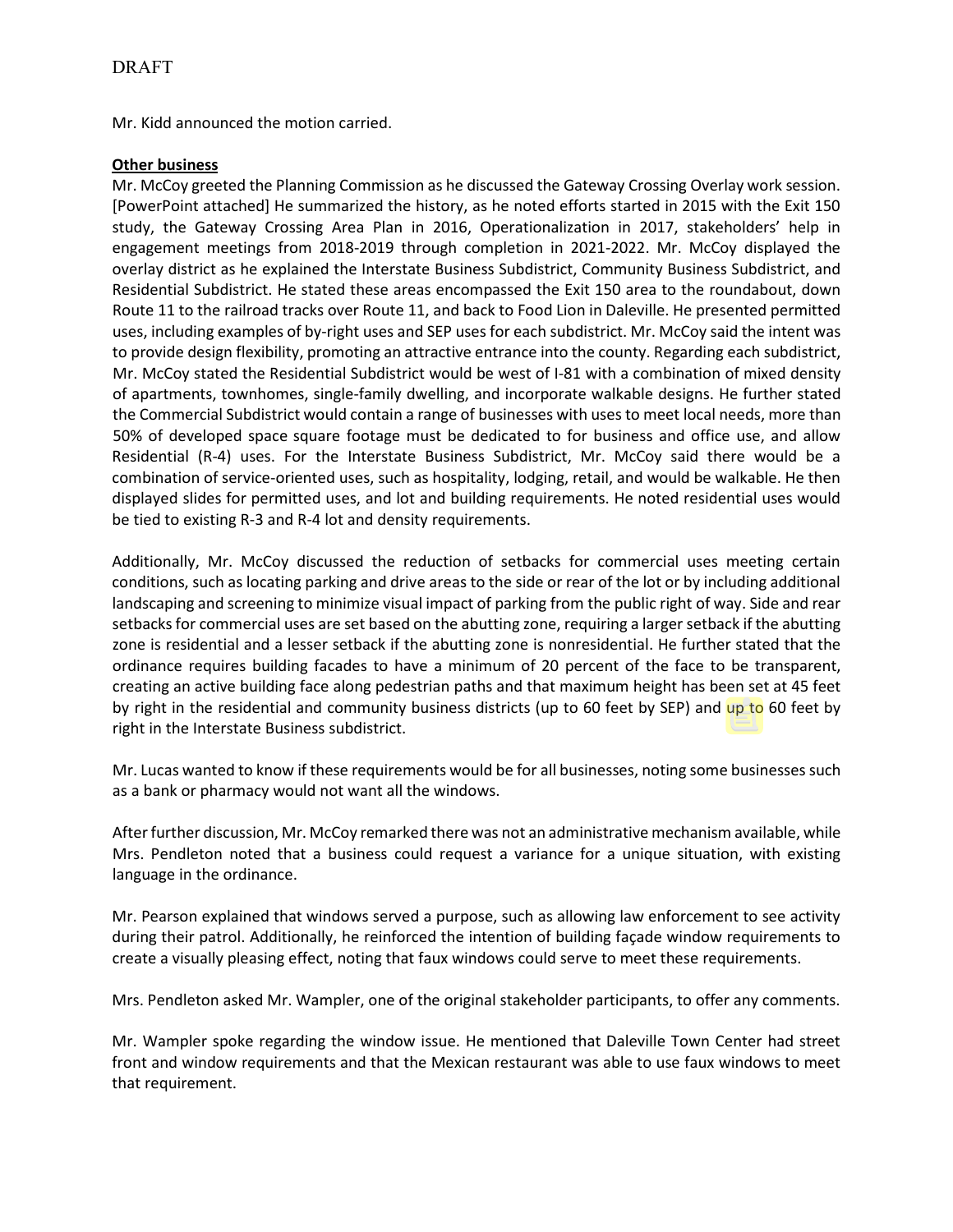Mr. McCoy discussed standards for streets, blocks and sidewalks, as he focused on pedestrian development.

Next, he talked about parking standards and goals, commenting on the prohibition of drive-through facilities between the building and right-of-way.

Mr. McCoy then brought up landscaping buffering, screening and signs, as he pointed out there would be no reduction of changes to existing landscaping, buffering or screening requirements. Signs would be unchanged, except through the removal of the square footage requirements.

Mrs. Pendleton brought up the need to revise landscaping ordinance, commenting some of the landscaping standards might be relaxed in the future.

Concerning the sign ordinance, Mrs. Pendleton remarked that the sign ordinance needed to be revised, and this was one step in the process, along with recognizing the need to adjust square footage requirements and the type of signage that should be included, such as menu boards, etc.

Mr. McCoy displayed a Voluntary Design Guidelines slide, illustrating various approaches to provide guidance on building design. He then displayed a guidelines example of how a current business could look versus the current view.

Mr. Kidd brought up safety, as he asked which type of street design would be safest for pedestrians and automobiles. \

Mr. McCoy agreed that was a critical point, that as walkability was promoted, they wanted to make sure everyone was safe, and they would be prepared to answer more specific questions at the Board of Supervisors hearing as well.

Mrs. Pendleton said overarching long-term goal was improving connectivity, reducing curb cuts, mentioning safety as a topic of discussion preceding the round-a-bout, and the Gateway Crossing plan as a whole would introduce more opportunities for safety for all modes of transportation in the long run.

Mr. McCoy described that locating buildings closer to the sidewalks created an environment that encourage drivers to slow down, similarly to the effect a small town's main street produced.

Mr. Lucas asked if there was any consideration to add phone booths for safety, especially for ladies, as Mr. McCoy brought up a bigger push for pedestrian connectivity. Mr. McCoy mentioned bringing this up to VDOT as Staff worked with them on designs.

Mr. H. Nicely acknowledged the difficulties because of the right-of-way, and that it might be difficult to manage walkways for both VDOT and the County.

Mr. Lucas wanted to know if there were any incentives for business owners to go above and beyond and develop to a higher level of standards.

Mrs. Pendleton explained how Staff sat down and looked at uses, including those that would previously require a Special Exception Permit, and spent a lot of time to see what opportunities there were for byright uses, as she stated that the Guidelines would provide an opportunity for developers to understand